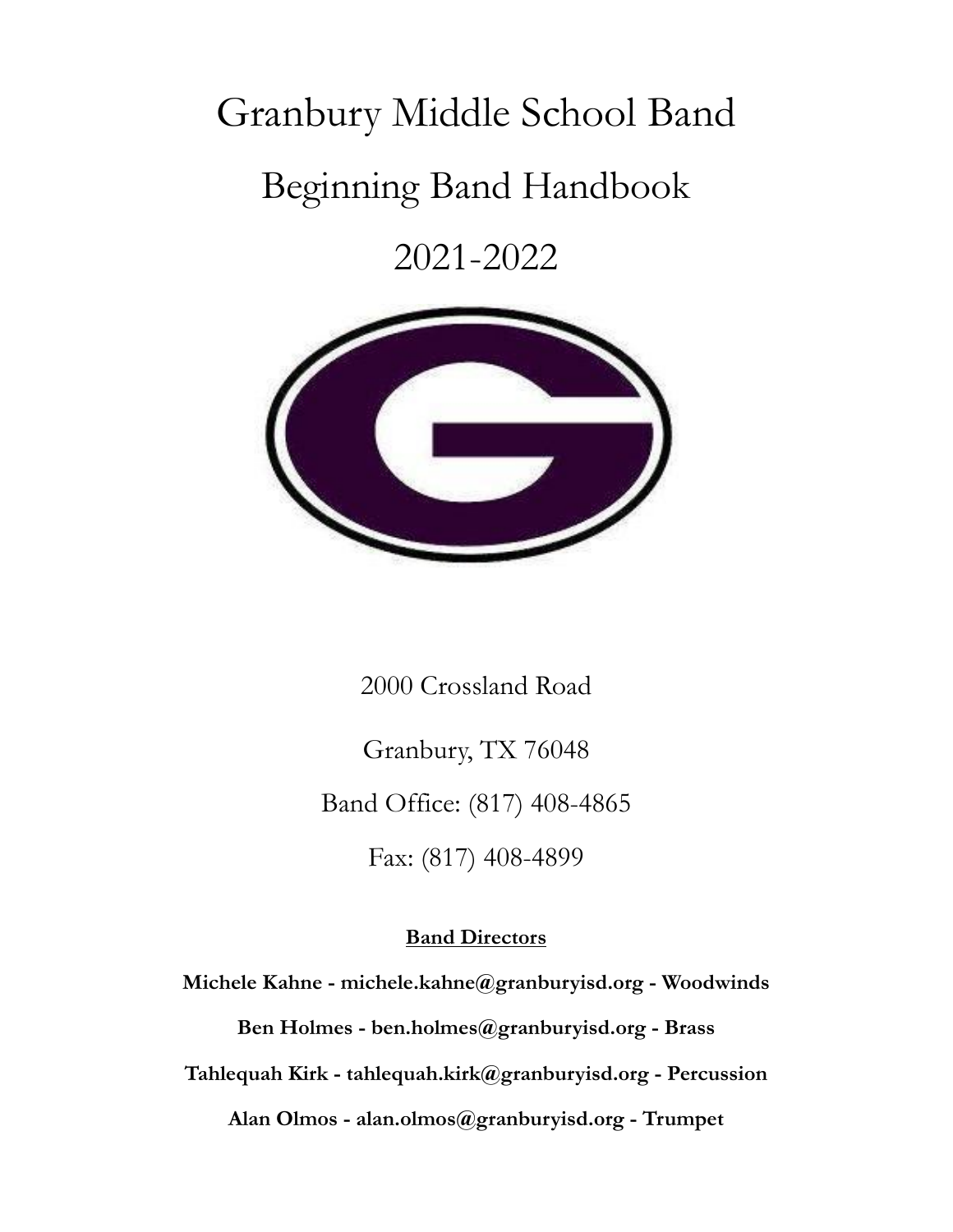## **Welcome to Beginning Band!**

It is extremely important that you know what is expected of parents and students.

Please take the time to carefully read the beginning band handbook.

#### **What is a beginning band?**

Beginning band is made up of first-year players. This means that these students have not played a band instrument before. They spend the first couple weeks of beginning band learning the fundamentals of music (reading notes, counting and vocabulary) and after they have a firm foundation, they will begin playing their instruments.

#### **Does beginning band take up a lot of time outside of school?**

Absolutely not! The only time we need to meet afterschool is to practice as a full band prior to our concerts. These rehearsals are required and are for a grade. You will be given plenty of time to prepare your schedule for these rehearsals.

#### **But can't you just rehearse during the school day? Why after school?**

Beginning band classes are broken up into instrument families. This means that the whole band does not get to practice together during the school day. For a concert to be successful, the students need to hear what they sound like as a full band (all instruments together) and this can only take place during after school rehearsals. We have no more than four after school rehearsals during the year to prepare for our performances.

#### **How many performances does the beginning band participate in?**

The beginning band has two or three concerts throughout the year, and students perform in a solo/ensemble contest in the spring. All performances are a major grade and are mandatory. You will be given plenty of time to prepare your schedule for these events.

#### **What is expected from my student in beginning band?**

Your student will be learning how to play their instrument and read music. This requires *DAILY* practice at home. Eligibility applies to band just like any other extra-curricular activity. Your child must remain eligible by passing ALL their classes.

Instruments sometimes need maintenance or new supplies. Students are expected to have enough supplies to keep their instrument in working condition. Should the instrument need to go to the repair shop, a note must be sent with the student to excuse their participation.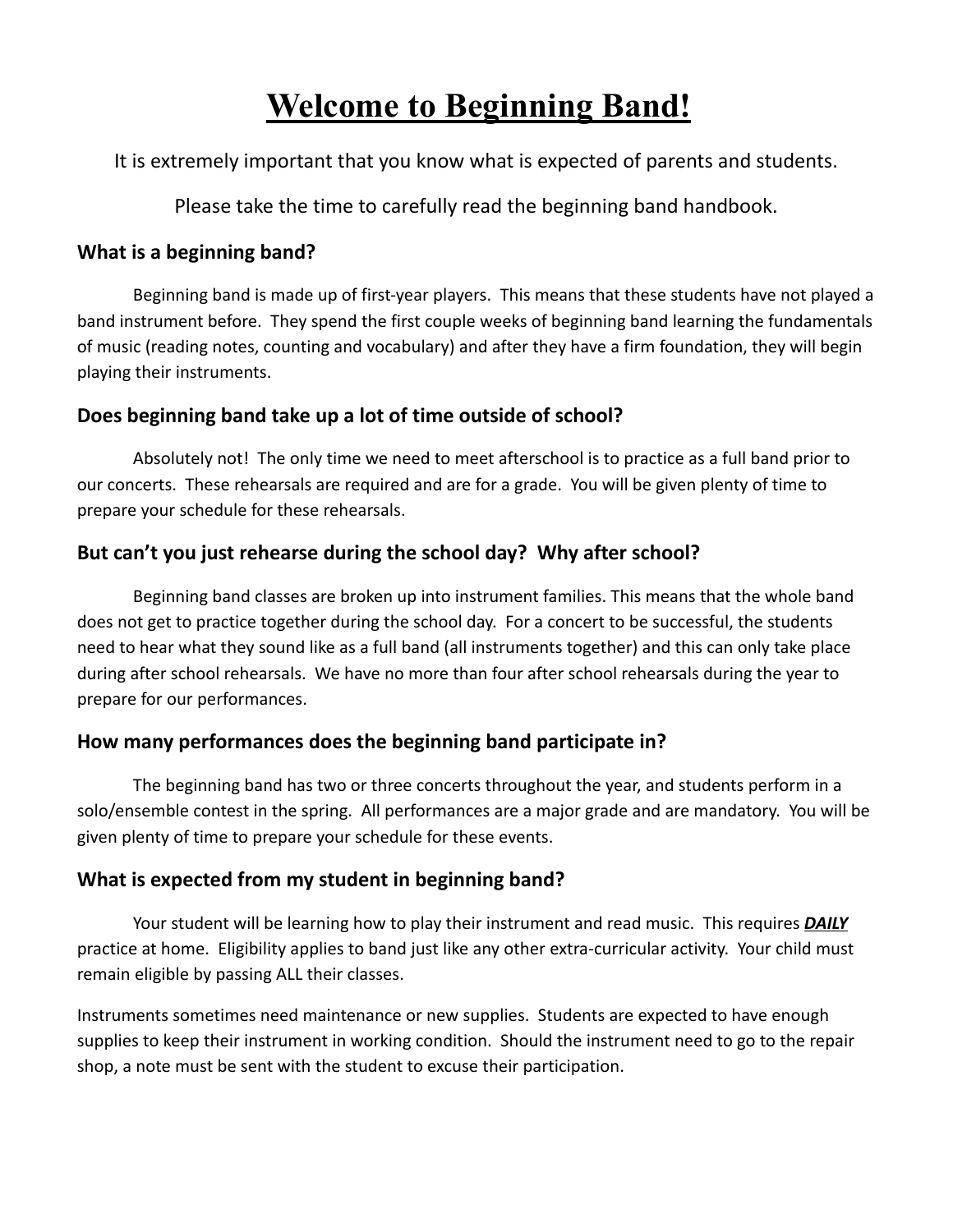## **Policies**

**POLICY #1:** Be in the right PLACE at the right TIME with the right MATERIALS and with the right ATTITUDE

**POLICY #2:** Do not do **ANYTHING** that prevents the students' ability to learn

**POLICY #3:** Do not do ANYTHING that prevents the director's ability to teach

**POLICY #4:** Be EXCELLENT at ALL times!

## **Procedures**

- Students will enter the band hall quietly, courteously, and in an orderly manner
- Only band students are ever allowed in the band hall
- Students will not bring food, drink, or gum/candy into the band hall
- Clear water is allowed if in a proper water bottle (this is a GMS policy)
- All food/drink must be disposed of at the entrance trash can
- Students will get their instrument and binder and take it to their assigned seat
- A student will be considered tardy if they are not in the band hall when the bell rings
- Students will check the smart board for the agenda and complete the bell ringer activity
- When instructed to do so, students will assemble their instruments
- Students will not play other student's instruments.
	- This includes percussion and school owned instruments
- Never leave your instrument unattended or with a friend
- Students must have ALL of the following items to receive full participation credit:
	- Instrument in working condition
	- Music binder and book
	- Sharpened pencil
- Near the end of class, students will be instructed to put their instruments away in an orderly fashion
- Instruments are stored in the band locker during the day
- At the end of each school day, students are expected to take their instrument home and practice
	- Your child CANNOT be a good player if they do not practice!
- The band hall is open before school most days for practicing
	- $\circ$  A sign will be posted on the band hall door when the band hall is closed
- The band hall is open after school for practicing every day except Fridays
- Students are expected to bring their instruments back to school the next day
- The band hall is open before school for students to put their instrument in their band locker

#### *Please encourage your student to practice every day!*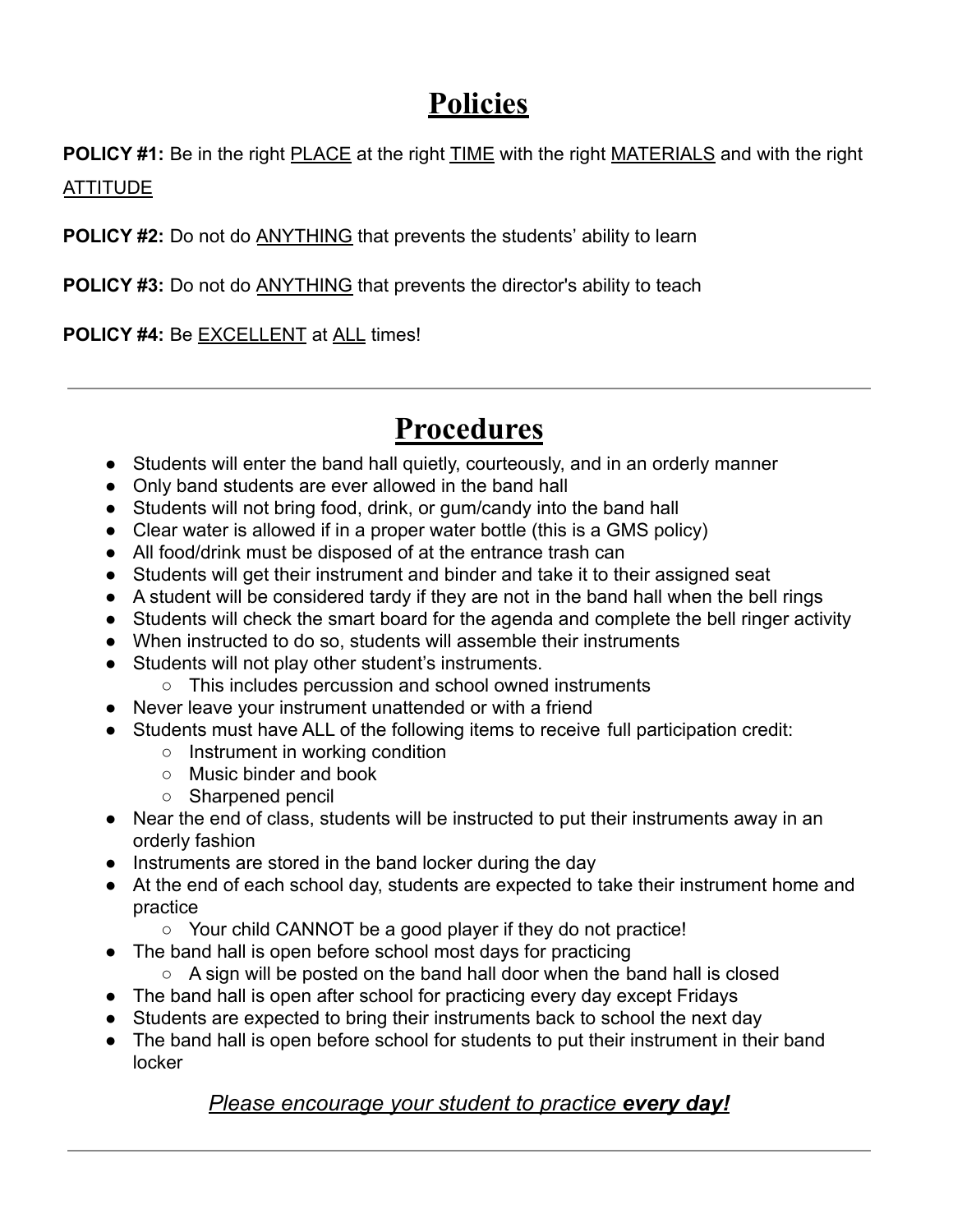### **Attendance Policy**

Unlike most other classes, it is NOT possible to make-up most of the activities that the band participates in throughout the year. Because of this, all rehearsals and performances are **MANDATORY**. If you absolutely must miss an activity due to an unavoidable conflict, a note must be received at least a full day prior to the absence. Discretion will be left to the band director to approve absence. If a family emergency occurs, a written note explaining the situation will be needed as soon as possible. We must have record of this absence. This note is due as soon as possible. Please submit your notes in a timely fashion. Please schedule doctor, dentist, orthodontist, or other appointments around band activities and class time as these types of absences will not be excused.

The majority of students who have missed events have missed due to lack of planning or lack of communication. *Most absences can be avoided by planning ahead*.

Some basic solutions to scheduling issues:

- Make sure you have an up-to-date calendar at all times
	- Car pool with some fellow band members
	- Always plan ahead! Don't procrastinate!
	- Check the band website and your email often!

#### **Behavior Expectations**

- 1. All students are expected to behave in and out of the band hall
- 2. Being in band is a privilege
- 3. Band students do NOT go to ISS or DAEP
- 4. Band students do NOT get detention
- 5. Band students do NOT speak poorly to teachers, staff, or other students
- 6. Manners matter at all times!
- 7. Any student who breaks the expectations of the GMS band program can be removed at any time at the discretion of the band director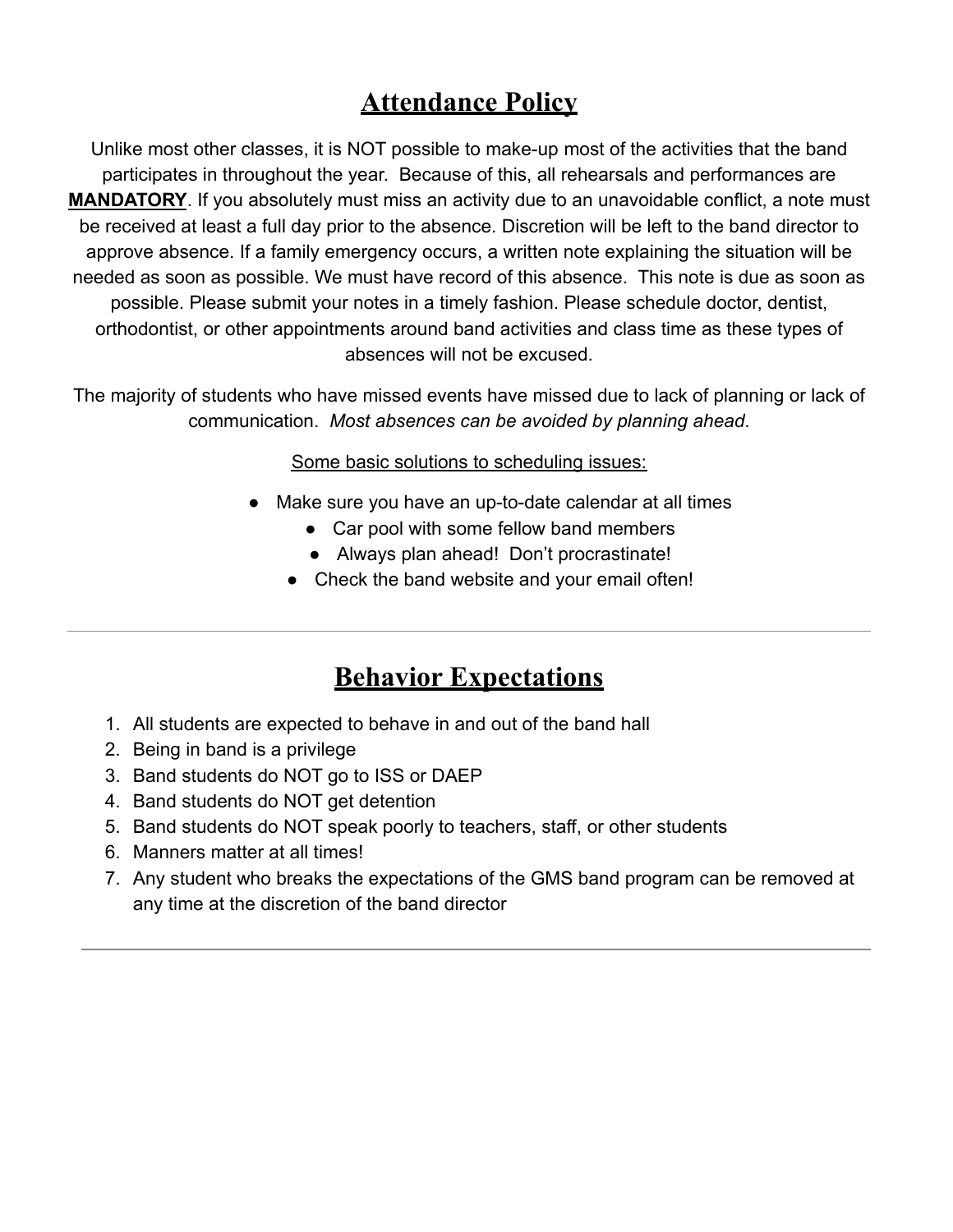## **Discipline Procedures**

- Infractions will be handled using the following based on the severity of the infraction:
	- 1. Warning/Sign the Book
	- 2. Sign the book and Parent Contact
	- 3. Parent/Student Conference with Behavior Contract
	- 4. Office Referral
	- 5. Removal from Band
- A student may be removed from band at the discretion of the band director if necessary at any time with proper documentation
- It is never the goal of the band director to remove a student from the band program
- Most discipline issues can be avoided by maintaining an open line of communication between the band director and the parent/guardian
- IMPORTANT:
	- Students who are disrespectful in other classes; will not be allowed to remain in the GMS band program
	- Students who are assigned ISS/DAEP/Suspension; may not be allowed to remain in the GMS band program

## **Grading policy**

- Minor Grades
	- Daily Grades
		- Students will receive a daily grade each time they have class.
			- A student will receive 100 points if they have all materials
			- A student will receive 50 points if they do not have their binder and book
			- A student will receive 0 points if they do not have their instrument
			- These grades are final and cannot be made up
	- Sticker Lines/Pass-offs
		- Sticker lines detail what should be practiced for a particular six weeks in order to improve certain skills and fundamentals and to stay on the same level as the class
		- Failure to attempt for stickers by the due date will result in a zero for the objective
		- Sticker line achievement will be used to help determine a student's readiness for promotion
- Major Grades
	- Chair/Playing Tests
		- Weekly tests will be given during class to make sure each student is achieving their goals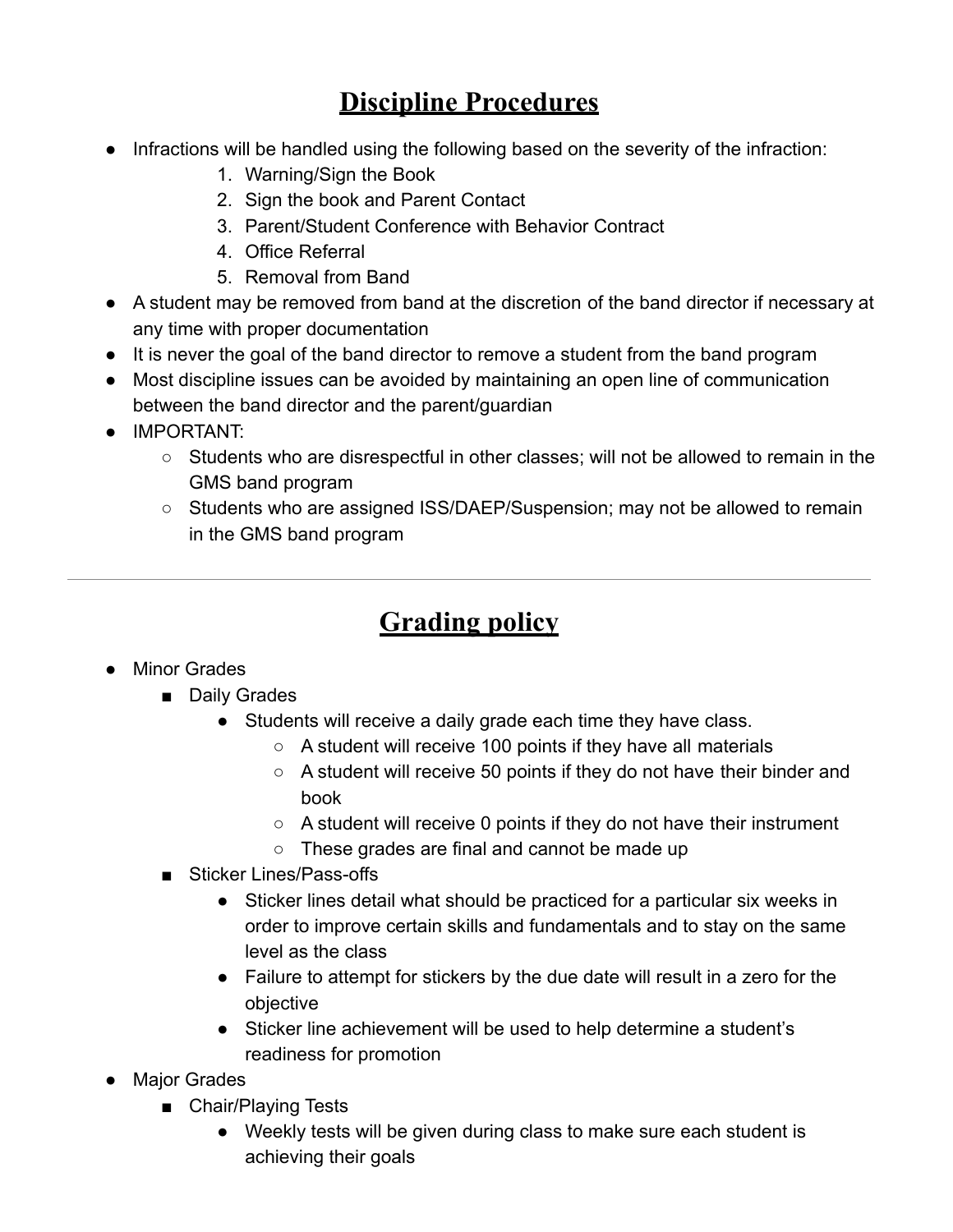(Grading Policy Continued)

- Performances
	- All performances are mandatory and cannot be made up
	- An unexcused absence at a performance is grounds for removal from the band program
	- A student will receive 100 points for being in attendance at the performance
	- A student will receive 0 points for NOT being in attendance
		- Illness/Family emergencies will be dealt with by the directors
		- Athletic conflicts are not an excused absence
			- Any athletic conflicts must be addressed ahead of time
- End of the Year Placement Test
	- This test will assess each student's individual ability and will help the directors place them in the correct level ensemble for the following school year.

## **Academic eligibility**

- I. If a student receives a grade below 70 in any subject, that student will become ineligible for extra-curricular activities starting on the Friday following the end of the six week grading period in which the failing grade was received.
- II. A student can regain eligibility on the Friday following the three week grading period if the student is passing EVERY class and receives no remark of "currently failing" on his/her three week progress report

#### **PASS YOUR CLASSES SO YOU CAN HAVE FUN WITH THE BAND!**

Parents, we ask that you continue to supervise your child and communicate with their teachers if any questions should arise. Students need to understand that their grades have a direct influence on other students as well as themselves.

## **School Instrument Use and Repair Policy**

**School instruments** are instruments owned by Granbury ISD. (This policy does not apply to those who are renting an instrument from the music store) Students using these instruments are required to pay a **yearly \$100.00 maintenance fee**. This fee is due by the end of the first semester. Payment plans available.

Students are expected to take care of their instruments properly. Parents are responsible for any repairs above \$100.00. *Parents renting instruments through a music company are responsible for making payments each month*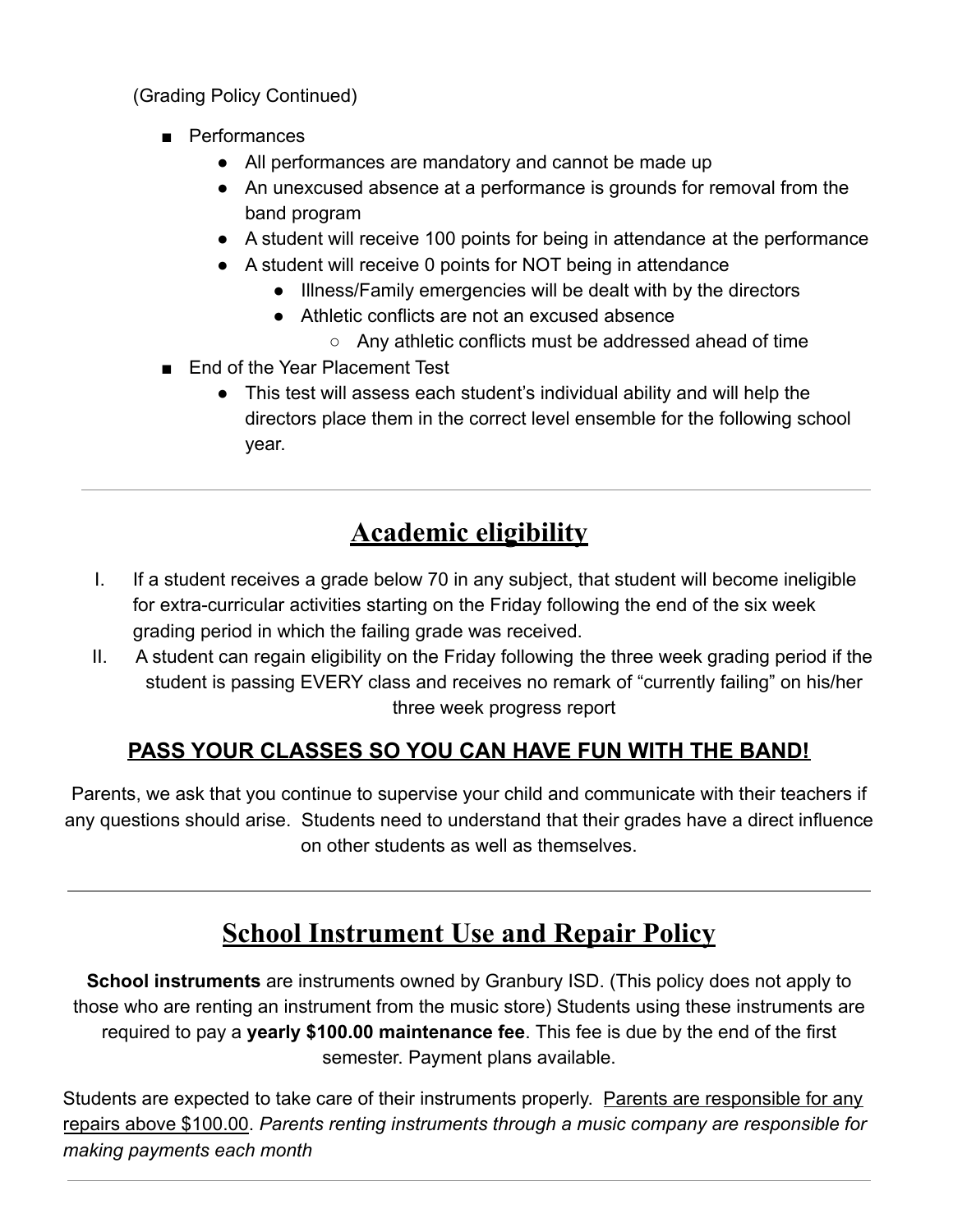### **Private lessons**

#### **Why should my child take private lessons?**

Private lessons offer students the opportunity to receive individualized instruction from a *professional musician* on their instrument. Lessons can be an incredible benefit to all band students. The individual attention given to your student improves the performance level playing and their enjoyment of their instrument. The key to success with private lessons is to start early and continue throughout the school year.

## **Fundraising**

The GMS band does many things that are beyond the ability of the school district's financial reach. Because of this, students in the band program participate in fundraisers.

- Two fundraisers per year
- **Any monies submitted to the GMS band program are non-refundable regardless of the student's ability to participate in activities**
- These fundraisers benefit the activity fund
- This fund pays for clinicians, food, specials events, trips, and socials
- All students benefit from the activity fund
- All students are expected to participate or to "buy-out" their portion

Fundraising is a vital part of the success of our band program. Without it, we are unable to do the things that set the band apart from a regular class. If everyone does their part in meeting the goals set for each fundraiser, the band will continue to operate efficiently and meet established expectations.

## **Uniform Policy**

#### **Casual Uniform:**

- Black Band Polo shirt or Band T-shirt
- Blue jean pants
- Closed-toed shoes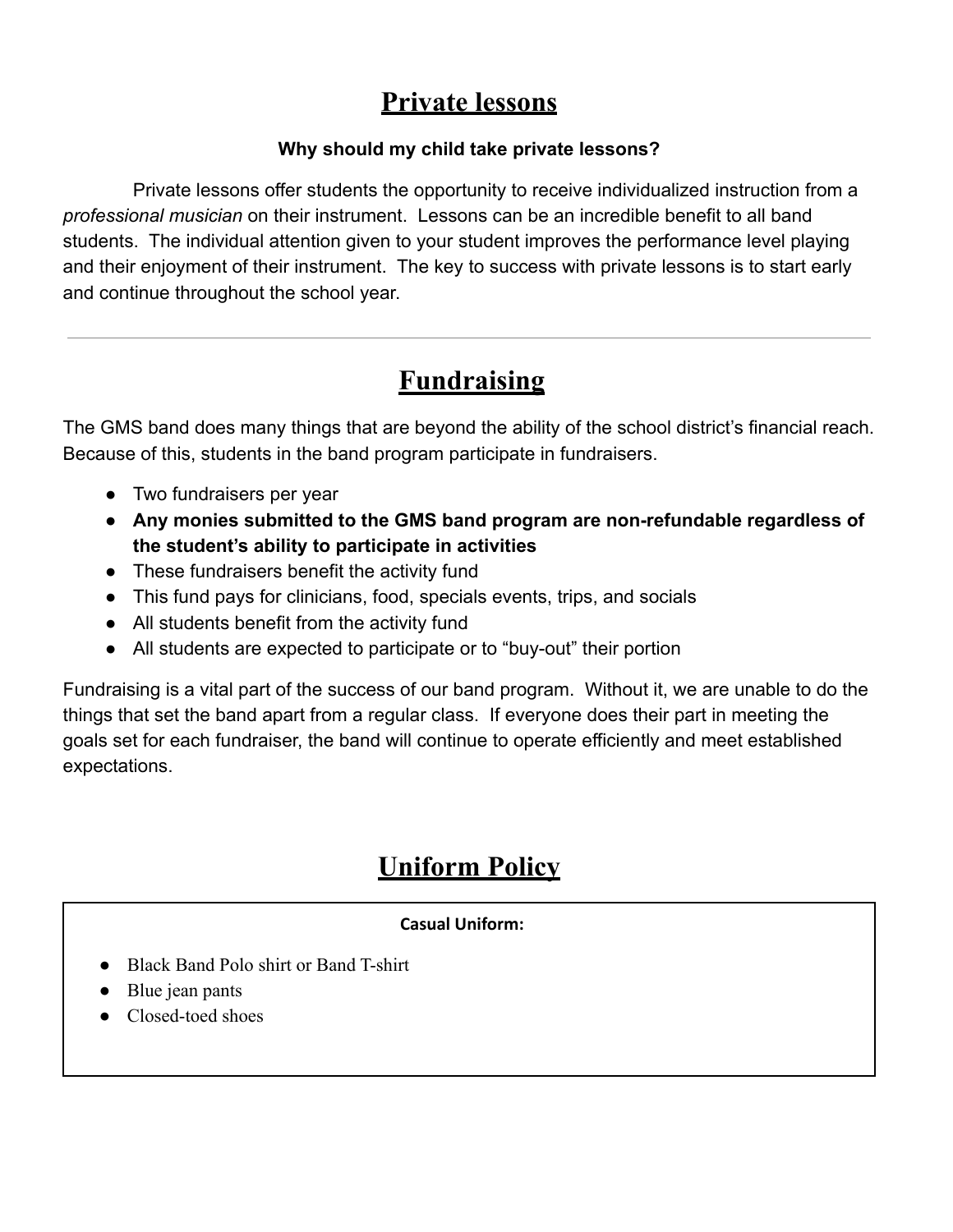### **Social Media**

#### **Website:** [www.granburyisd.org/gmsband](http://www.granburyisd.org/gmsband)

● Visit often to get announcements and be able to print out any forms/handouts.

#### **Facebook:** [www.facebook.com/GMSPIRATEBAND](http://www.facebook.com/GMSPIRATEBAND)

● We welcome parents and students to "like" the page so you can receive announcements and keep up to date with the band.

**Instagram:** @granburymsband

### **Remind Text Blasts**

In order for us to utilize all methods of communication, we use a program called "Remind" to send text blasts to parents and students. This program is safe and effective. Teachers and parents/students are able to exchange texts in a secure and safe manner. This is simply another way for us to share information. Your phone number will not be shared or displayed in any way. Message/data fees do apply

**Text to: 81010 Text Code: @gmsbband21**

## **Social Media/Director Communication**

In order to maintain high ethical standards, the directors of the Granbury Pirate Band will not approve any "Friend Requests" from students or parents on any social media website (Facebook, Twitter, etc.).

We ask that students and parents only use the district email addresses and telephone number on the cover of this handbook for contacting the directors. Both directors receive email on our cell phones and we will answer your emails as soon as possible.

If a student somehow obtains a director's personal cell phone number and texts or calls that director, we are required to report that contact to the office.

Texts through the remind text app are allowed and secure for all parties.